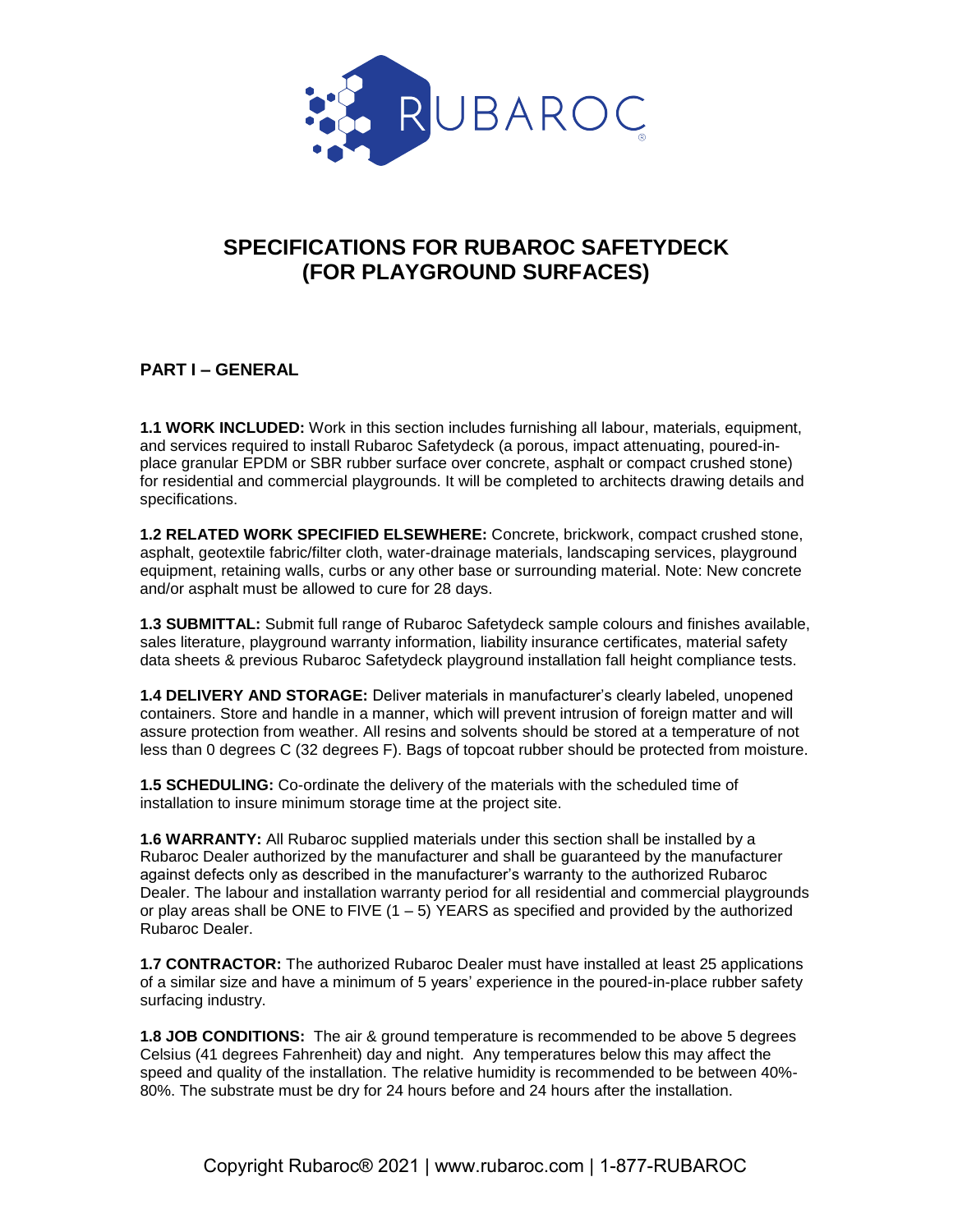

## **PART II – PRODUCTS**

**2.1 MANUFACTURER:** Recycled granular or virgin EPDM or SBR rubber granules and accessory materials such as polyurethane resin binders and solvents shall be produced and/or supplied by Rubaroc International Incorporated.

#### **2.2 MATERIALS:**

- A. **Rubber Granules** Pure vulcanized EPDM rubber granules ranging in size from 0.5- 1.5mm minimum dimension (Rubaroc Premium) to 1-4mm maximum dimension (Rubaroc Classic). EPDM rubber shall be UV stable.
- B. **Polyurethane Resin Binder** Resin (Chemical Family: Aromatic (Rubaroc Standard Resins) or Aliphatic (Rubaroc UV Resins) Isocyanate as specified by client). Binder shall be 100% polyurethane and contain no TDI. Accelerators may be used with certain aliphatic binders when job site temperature requires it. (Aliphatic binders should be considered on indoor applications where there is UV exposure or where light coloured rubber granules are used.)
- C. **Primer** Aromatic or Aliphatic resin as above thinned with solvent.
- D. **Solvent** Dibasic Ester.
- E. **Finished Product**: Shall meet or exceed current ASTM F1292 and CAN/CSA Z-614 for GMAX and HIC. Note: A lower number than the standard does not necessarily equate to a superior product.
- **2.3 TESTING:** The system should be tested to the following standard.
	- A. Hardness: ASTM D-2444 94% recovery
	- B. Water Absorption: ASTM D-530 +6.5%
	- C. Ultraviolet Resistance: ASTM D-3137
	- D. Fungal Resistance: trace to no growth ASTM G-21
	- E. ASTM-F1292 and CAN/CSA-Z614 (HIC less than 1000, GMAX less than 200)
	- F. Spread of Flame Resistance: ANSI/UL 790 (ULC-S107) Class A
	- G. Accelerated: weathering no change after 2000 hours
	- H. Freeze /Thaw: no change after 30 days at minus 50 in 24-hour period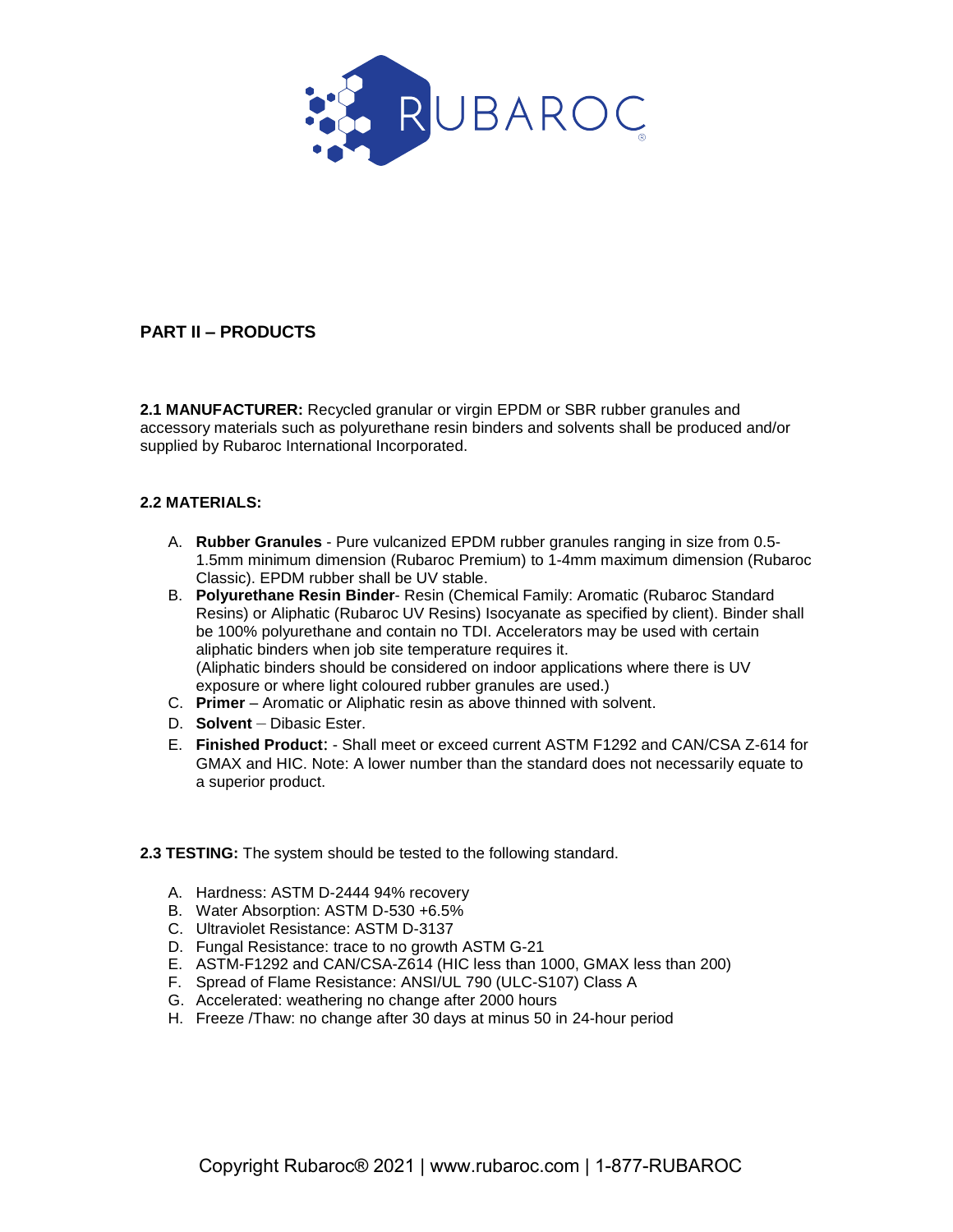

## **PART III - EXECUTION**

### **3.1 PREPARATION: Granular "A" Base**

- A. When using "A" gravel as a base, it is recommended to be a minimum of 25mm thick to 100mm thick once compact. Consult a landscape architect to confirm exact depth required for the specific environment.
- B. The base shall be compacted to 95% Proctor Density.

## **3.2 INSTALLATION: Recycled SBR Rubber Base**

- A. Base mat thickness will vary depending on the fall height compliance required.
- B. Certain fall zones may require a loose crumb SBR rubber base in varying thickness depending on the applicable fall height without the use of resin. Grading of granular base shall retain this material (see drawing below for an example of such grading).
- C. A crumb rubber and resin base shall be applied, including over any loose crumb rubber layer.
- D. The crumb rubber/resin base layer shall be mixed in a mechanical mixer with an Aromatic polyurethane resin binder at a ratio of approximately 18:1. Base may range in thickness from 6mm up to 50mm depending on required fall height compliance.
- E. Material needs to be mixed for a length of time to allow proper coating of all rubber granules with the Aromatic resin.
- F. On installations where there is no retaining border such as concrete curbs or pressure treated timbers, rolled edges or bevels shall be implemented.
- G. Let base cure for fully for approximately 24 hours.

#### **3.3 INSTALLATION: EPDM Top Coat**

- A. Using a short nap roller, roll onto base coat surface one coat of primer at approximately 40-50 square feet per liter.
- B. The selected EPDM colored granules for topcoat should be coated with resin in a mechanical mixer at a rubber to resin ratio of approximately 18:2. Topcoat should be troweled out to approximately 6-12mm in thickness. It is recommended that the mixing of the topcoat be carried out with an electric vertical shaft mortar mixer to ensure consistency and assuring complete coverage of each granule.
- C. It should be noted that EPDM makes an excellent topcoat as the rubber is colored throughout the entire granule. It is not a black recycled SBR rubber granule mixed with a colored urethane coating which will quickly show wear patterns and fading back to its original black color.
- D. Black recycled granule with colored urethane coating topcoat can be provided if requested by client.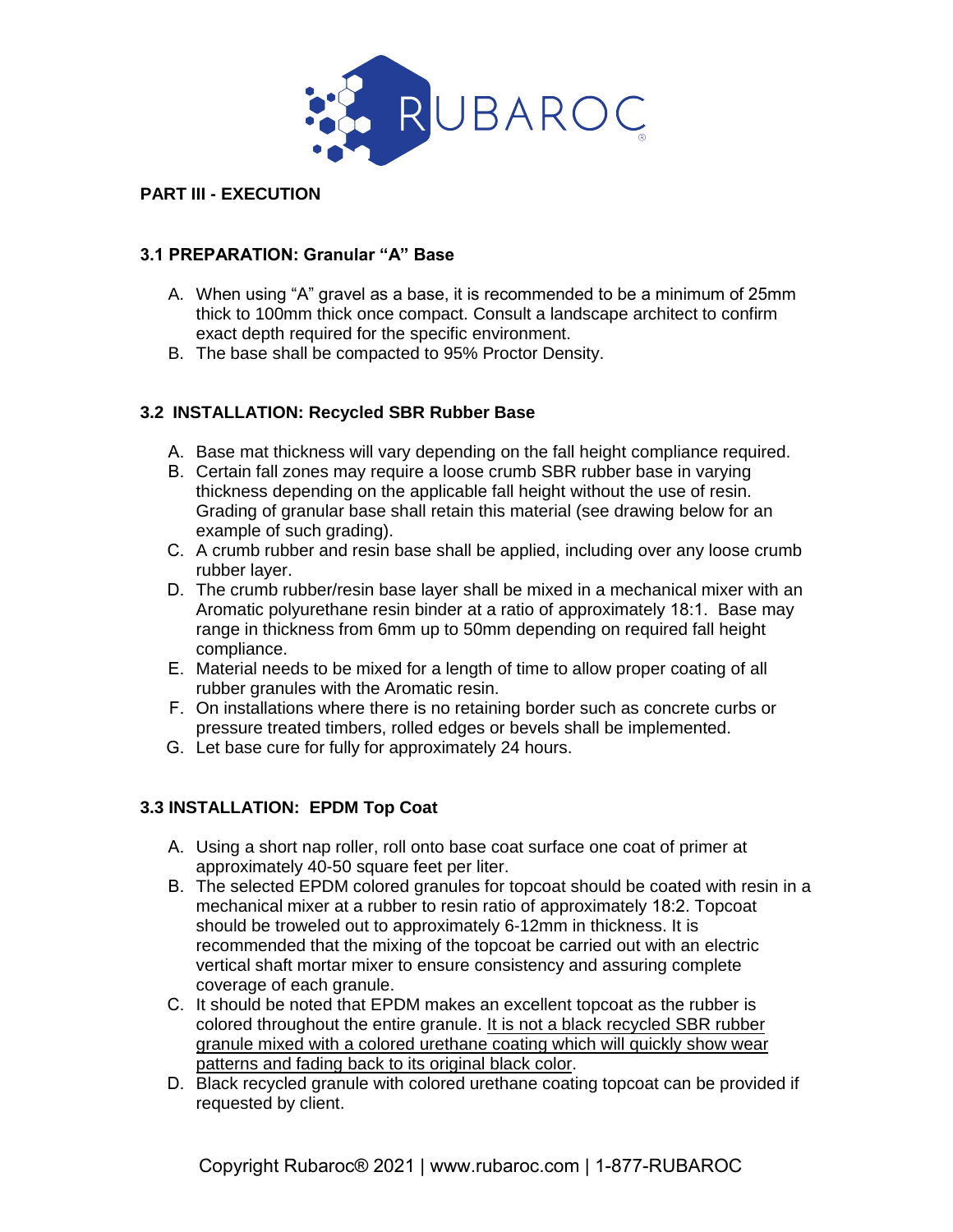

### **3.4 HEALTH & SAFETY:**

- A. When using either polyurethane resin or solvent products, whether during mixing or application, the wearing of personal protective equipment is essential. This will protect contact of the skin directly with the materials. Gloves will be required to be changed regularly throughout the installation and sufficient quantities of same should be allowed for.
- B. Should any polyurethane resin or solvent come into contact with the skin, this must be immediately washed off using suitable detergents and water.
- C. When troweling the product, it is recommended that rubber kneepads with Velcro straps or knee boards be used.
- D. Read all Material Safety Data Sheets (MSDS) prior to installation. All relevant MSDS sheets should be on site during installation.
- E. Local laws and regulations in regards to health and safety should be observed at all times.

## **3.5 SITE PROTECTION:**

- A. Erect barricades or caution tape as required preventing inadvertent pedestrian traffic on the finished floor surface for a period of 24-48 hours
- B. On large projects where access to the public is possible, barricades and signs must be implemented around the working area, again to avoid any inadvertent traffic. This is more relevant on projects taking more than one day to complete.

## **3.6 CLEAN UP:**

Upon completion of work in the section, remove all tools, equipment, unused materials, and debris from the site; clean the immediate area.

#### **Please Note:**

After the completion of the surface, the EPDM granules may appear to take on a yellowish colour which we refer to as "ambering". This is a result of using an MDI (Aromatic) urethane (if selected by the customer) which gives long-term flexibility to the surface, but also a short-term ambered colour. This will "burn off" with normal activity and sunlight in a short period of time. Rubaroc also offers Aromatic based urethanes that will not show any ambering.